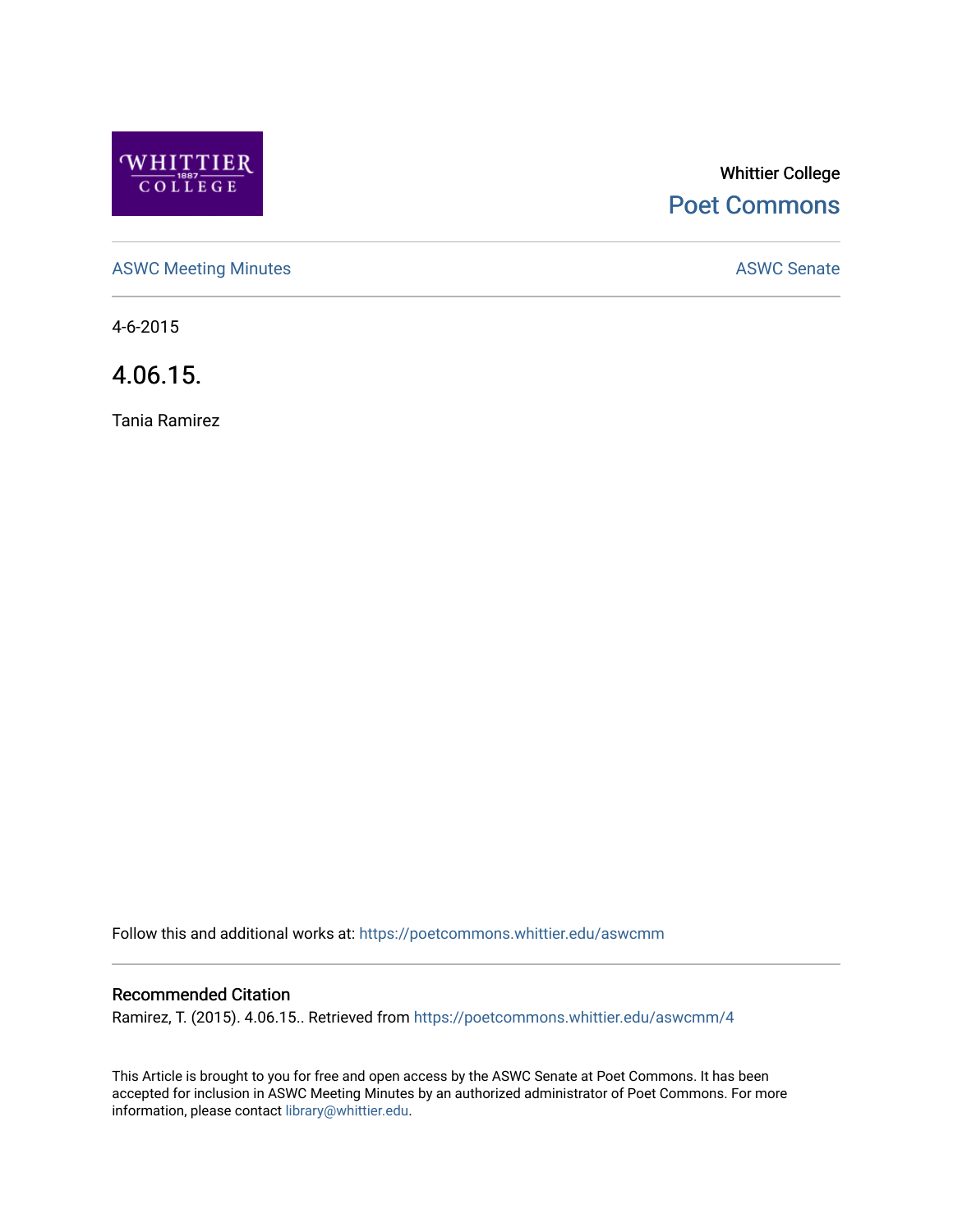

## **Meeting Minutes for April 6, 2015**

## **I.** Meeting is called to order at 7:05 pm

- a. Moment of Silence observed for our Quaker Traditions.
- b. Inspirational Quote
	- a. "You are never too old to set another goal or to dream a new dream."–C.S. Lewis
	- b. Read by Senator Murillo.

## **II. Mission Statement**

- a. The ASWC Senate, as the governing body of the Associated Students of Whittier College, is dedicated to the betterment of the college as an institution and as a member of the broader community. The Senate shall assist on-campus clubs and organizations in creating, promoting and implementing dynamic programs and events that involve students and add value to their educational experience. This body will act as an open forum for students to voice their opinions and desires, always keeping the best interests of the ASWC in mind. In all of its actions, the Senate will serve the students first with integrity, dedication, responsibility and humility.
- b. Read by Senator Doung.

# **III. Roll Call- Secretary Ramirez**

- **a.** Present: President Esquer, Vice President Duarte, Treasurer Carlson, Director Allman, Director Rashid, Senator Marquez, Senator Boynton, Senator Perez, Senator Kenny, Senator Romero, Senator Jones, Senator Sanchez, Senator Smith, Senator Meuwissen, Senator Murillo, Senator Doung, Senator Lendavai, Senator Santacruz, Senator Reyes, Senator Atoya, Senator Kimball, Senator Vargas, and Senator Butler Senator Malgina.
- **b.** Absent excused: Senator Perez, Senator Atoya
- **c. Unexcused:**

# **IV. Minutes Amendment/Approval**

- a. Motion to Approve Minutes from March  $30<sup>th</sup>$  Senator Jones.
	- a. All Minutes will be posted on Org-Sync, under "ASWC Files"

## **Personnel Issue**

# **A.**

**V.** President's Message- President Esquer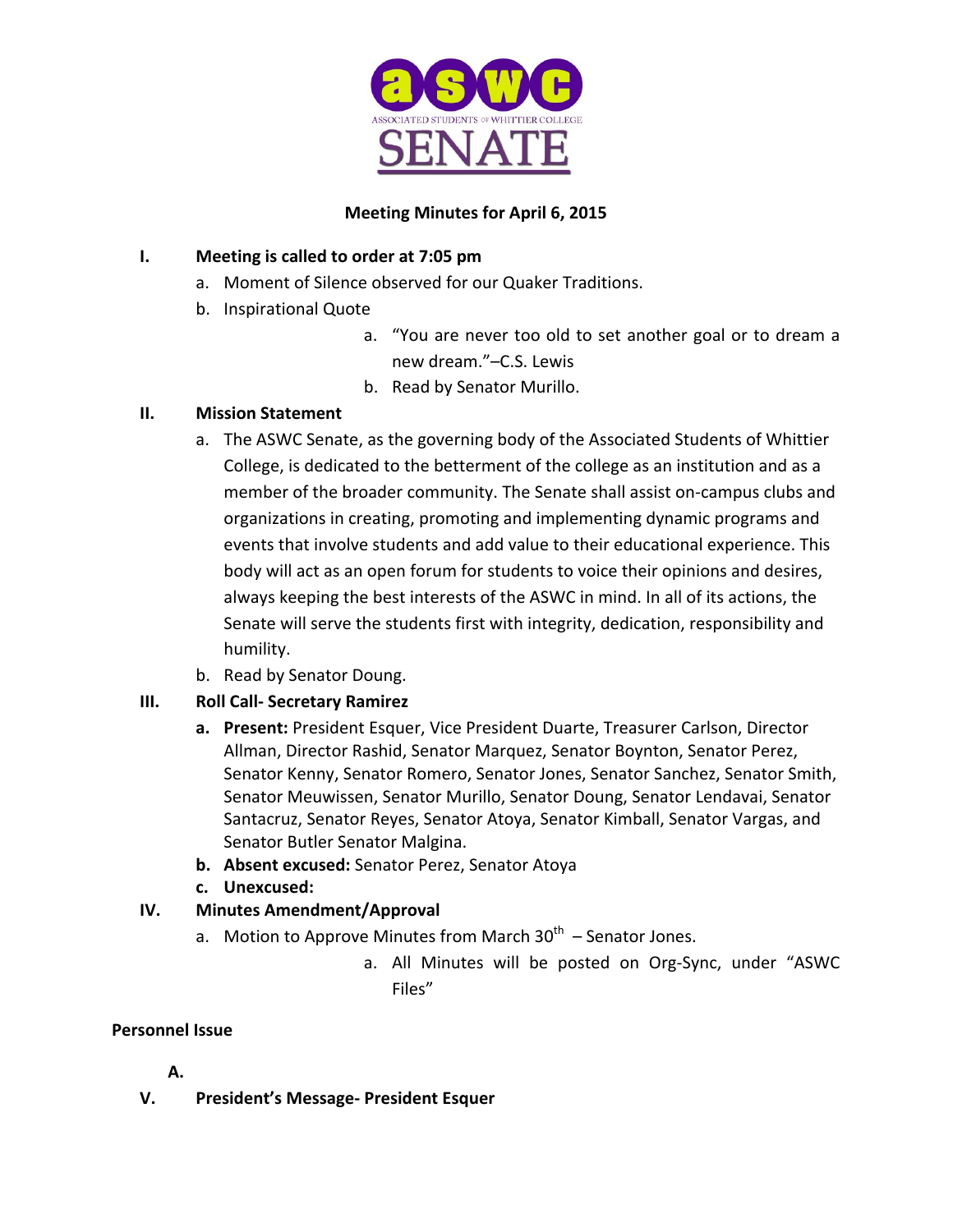a. Please encourage all your constituents to vote on Wednesday.

## **VI. Treasurer's Report- Treasurer Carlson**

| <b>ASWC ACCOUNTS</b>                                                                                                                     |                                               |
|------------------------------------------------------------------------------------------------------------------------------------------|-----------------------------------------------|
| <b>Executive Budget Balance:</b><br>Reserve Account Balance:                                                                             | \$11,614.56<br>est.<br>\$33,259.10<br>est.    |
| Total Funds Allocated:                                                                                                                   | \$57,464.58                                   |
| <b>TOTAL ASWC FUNDS:</b><br>• General Fund:<br><b>Total Requests Pending:</b><br>• First Readings Pending:<br>• Second Readings Pending: | \$12,397.00<br>est.<br>\$9,360.03<br>\$300.00 |
| <b>RELATED ACCOUNTS</b>                                                                                                                  |                                               |
| Program Board Account:<br>Media Council Account:                                                                                         | \$27,389.66<br>est.                           |

#### **VII. Constituent Reports**

#### **a. Senator Marquez**

- a. Nothing new to report.
- **b. Senator Boynton (Freshman Class Council President)**
	- a. Nothing new to report.
- **c. Senator Kenny (Off- Campus Rep)**
	- a. Nothing new to report.
- **d. Senator Romero (Off-Campus Rep)**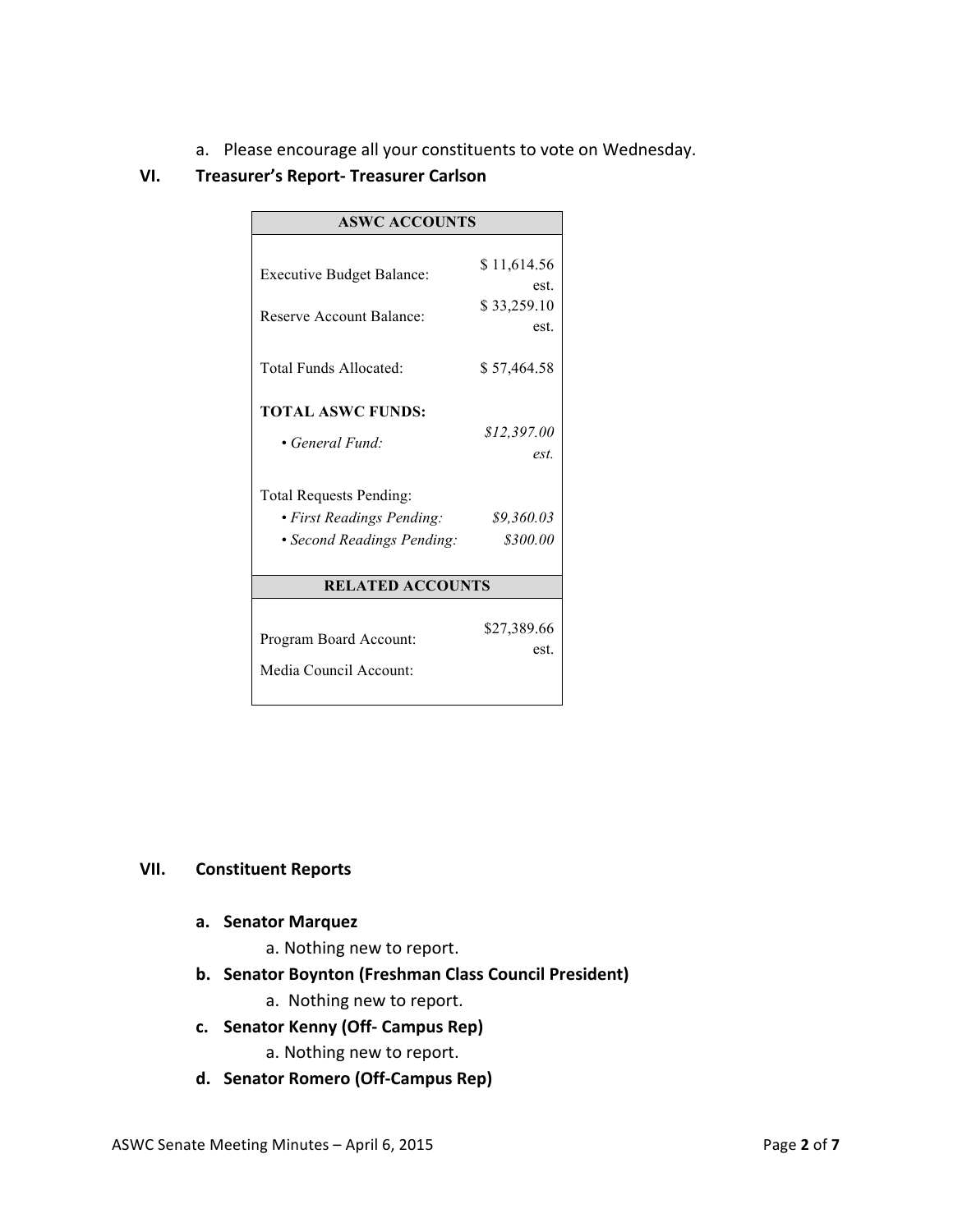A. Nothing new to report.

**e. Senator Perez (Off-Campus Rep)**

a. Nothing new to report.

**f. Senator Meuwissen (Student Body Rep)**

A. Nothing new to report.

**g. Senator Smith (Student Body Rep)**

a. Nothing new to report.

**h. Senator Sanchez (Student Body Rep)**

a. Nothing new to report.

**i.** Senator Jones (Student Body Rep)

a. Nothing new to report.

- **j.** Senator Murillo (Residence Hall rep)
	- a. Tuesday 8 to 9 first yoga class and Wednesday 5 to 6 first dance class this are still going on this week.
- **k. Senator Duong (Residence Hall rep)**

a. Nothing new to report.

- **l.** Senator Lendavai (Residence Hall rep) a. Nothing new to report.
- **m. Senator Reyes (SAAC rep)**

a. Nothing new to report.

- n. **Senator Atoya (SAAC rep) A.** Nothing new to report.
- o. **Senator Santacruz (DC)**

A. Nothing new to report.

- **p. Senator Kimball (Inter-Club Council)**
	- a. We are now accepting nine nominations for organizations you can find the packet on the on the Leap page on Org Sync.
- **q. Senator Marquez (Social Justice Coalition)**

a. Nothing new to report.

- **r. Senator Malgina (Inter-Society council co chair)**
	- a. Nothing new to report.
- **s.** Senator Butler (Inter-Society council co chair)
	- a. Nothing new to report.

## s. Senator Santacruz (DC)

## **VIII. Committee Reports**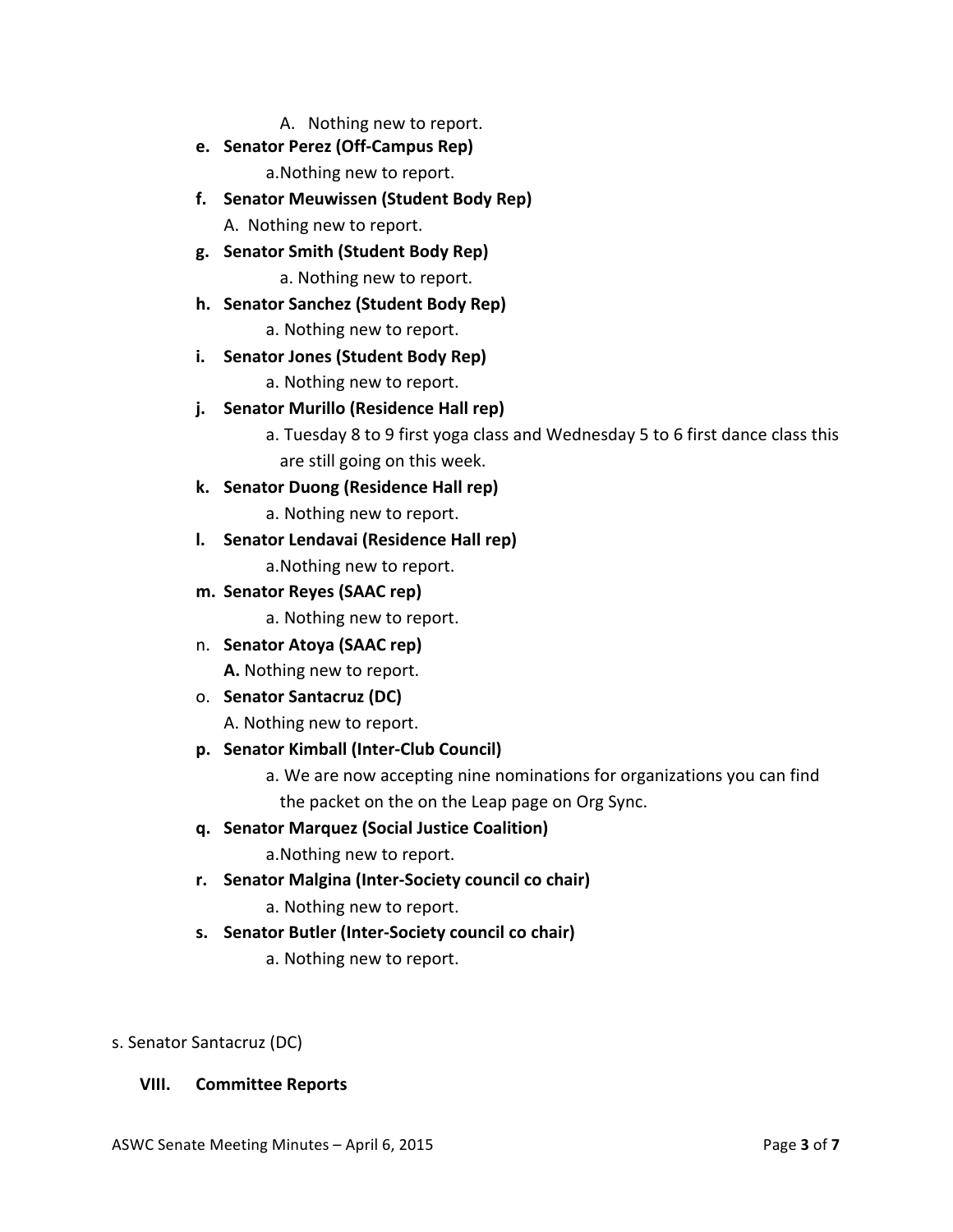- a. Administrative- Vice President Duarte
	- a. Meetings are Wednesday at 2:30.
	- b. The three new bills will be voted on tonight.
	- c. The two other bills will be up for discussion.
- b. Budget-Treasurer Carlson
	- a. My committee met today and went over the 3 readings we have.
- c. Campus Relations- Dir. Rashid
	- a. ASWC Address had a good turn out this year, I hope that this event will be continued and improved.
	- b. We are now live tweeting senate minutes for those who can't make it to the meetings.
- d. Elections- Secretary Ramirez
	- a. Elections are this Wednesday make sure everyone votes through Org Sync.
- e. Program Board Program Board Director Allman
	- a. PB will be voting in their new e-board soon. Students interested can apply.
- f. Advocacy- President Esquer
	- A. Meets Fridays at 10:30 am. In the Senate Office.
- g. Culinary-Senator Jones
	- a. We've seen a lot of improvement, however we are working towards more improvements.
- h. Environmental- Senator Vargas
	- a. For funding request we are requesting funds to improve the Wanberg garden.
- i. Student Feedback- Senator Kenny
	- a. Working to put up commuter boxes and looking to bring more recycling bins to the dorms.
	- b. Also looking to get new signs for parking.
	- c. In regards to comment boxes we have made new papers.
- j. Commuter Senator Perez

a. Last Meeting Wednesday at 1 pm in the Spot. Commuters have been giving me feedback.

IX. **Public Voice** - This is the portion of the meeting for anyone who is not on the table to address any questions, comments, or concerns.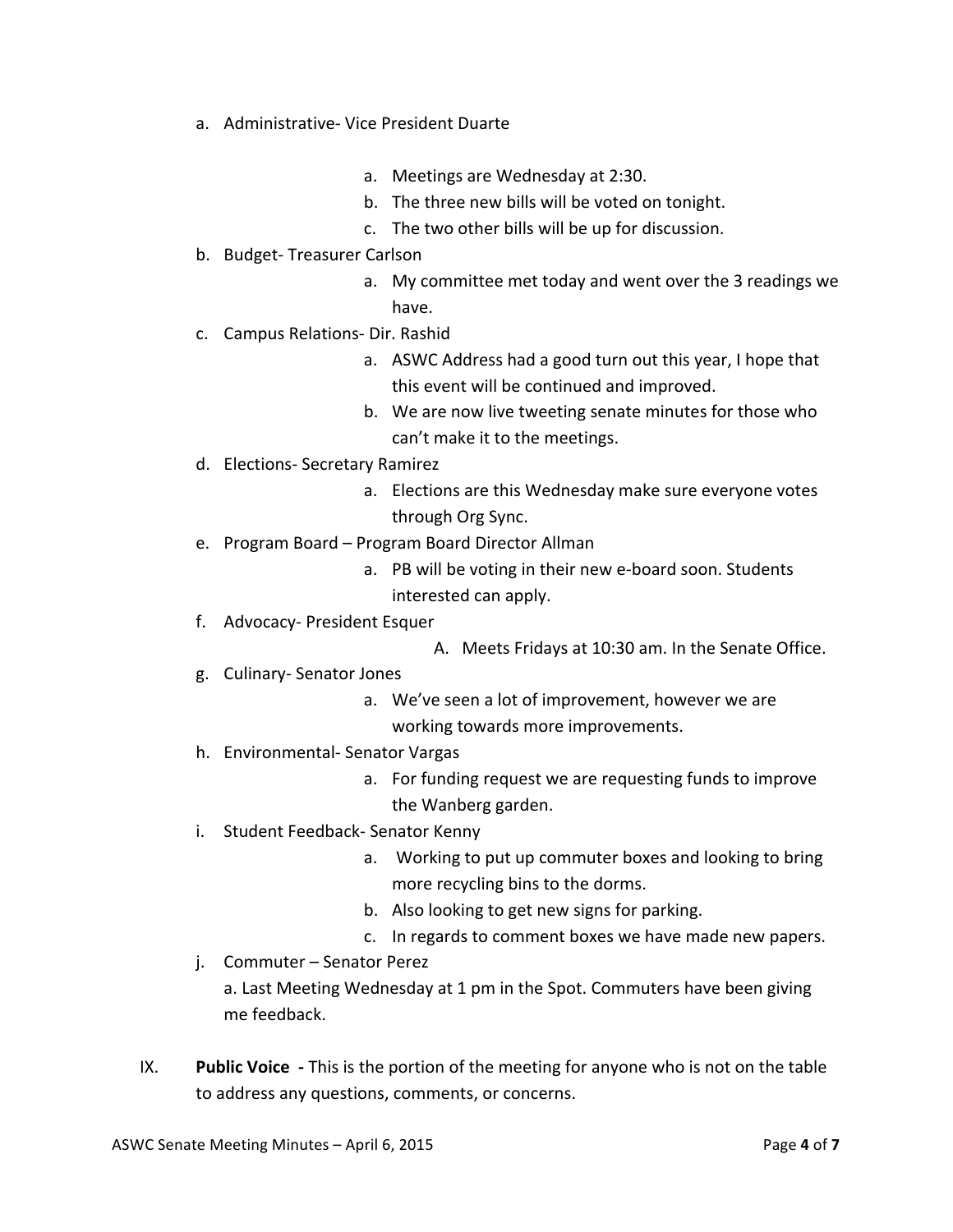## **First Readings**

- A. Moving Streaming Program by Res. Life
	- a. 13 in favor to hear this event
	- b. POI funding for this event will be coming out the reserve account since it would be considered a campus improvement.
	- c. Total requested for annual contract fee \$6,544.00.
	- d. The program has had 5,871 hits between January to February
	- e. We've also had numerous departments and organizations that have used this program.
- B. Math Club speaker by Math Club
	- a. Total requested \$125.
	- b. Senator Murillo motions to fast-track event.
- C. FNC Four Diamonds for Fundraiser by Fun Night Club
	- a. Hoping to bring this fundraiser to our campus to bring awareness to help children with pediatric cancer.
	- b. Total requested for food and guest speaker \$1,544.34
	- c. Senator Murillo motions to fast track event.

## **Daily Calendar Considerations**

- A. Environmental Committee Garden by ASWC
	- A. Requesting for funds to get new equipment to improve the Wanberg garden.
	- B. Senator Boynton motions to fund the event out of the reserve account for \$1,043.92
- B. Math Club by Math Club
	- a. Senator Jones motions to fund event in the requested amount.
- C. FNC Four Diamonds for Fundraiser by Fun Night Club
	- a. Senator Romero motions to fund event in requested amount.
- D. **Miscellaneous Business** 
	- a. VP Duarte- We will now be discussing the bills that will be voted on tonight.
	- b. First, the Uptown Business Award bill is to recognize business in the Whittier community that have benefited the students. Students will nominate these businesses, which will then be discussed by the Senate. All those in favor of passing the bill -16 (unanimous vote). The bill passes.
	- c. SEFA Smaller Environmental Footprint bill is to bring attention and action to the amount of water used by facilitates. Also that we partner with CIA and campus improve crew to work together toward improvements such as fixtures.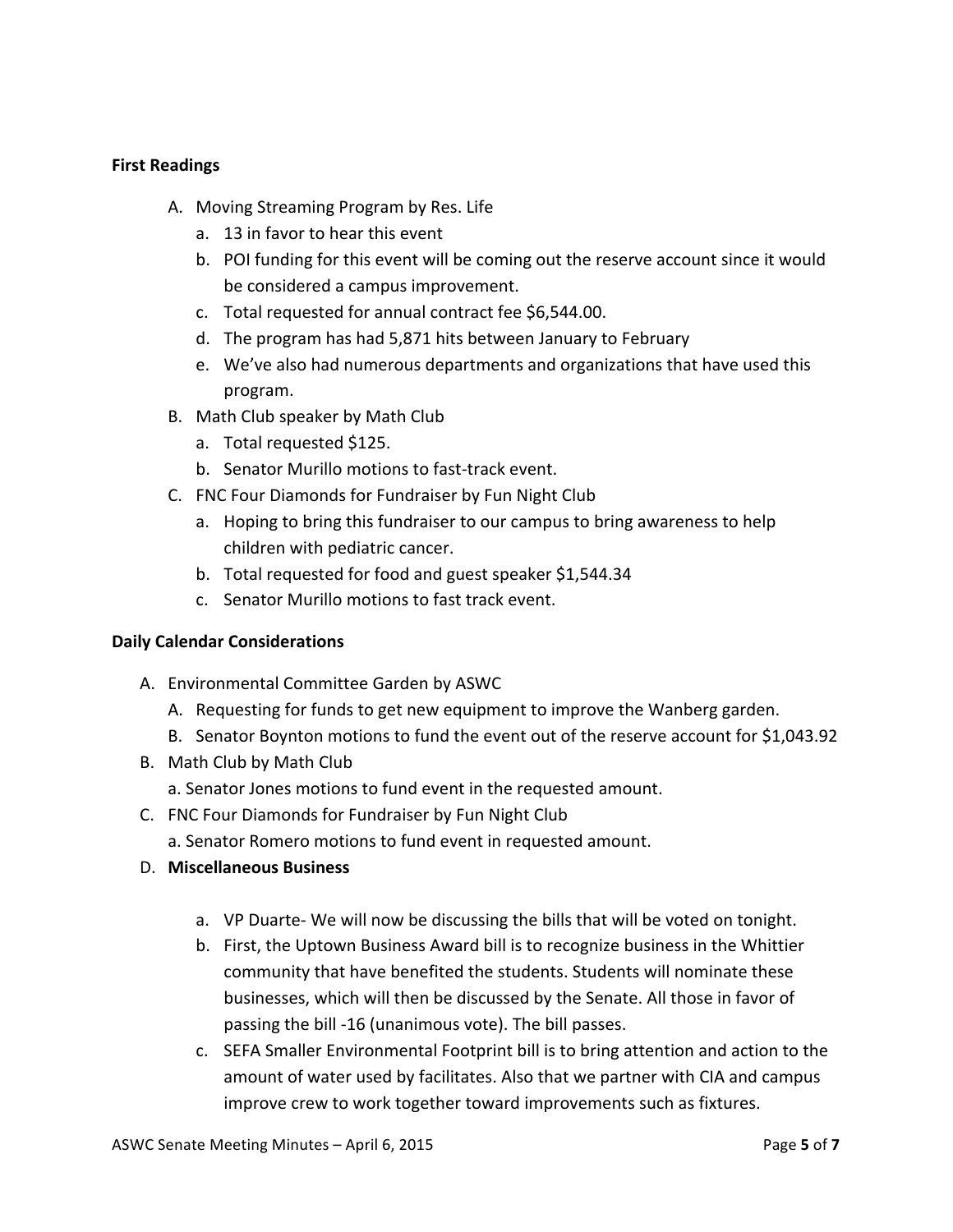Environmental committee can suggest ideas for any projects. Essentially, any changes students hope to make will presented to the senate and corresponding committees. All those in favor of passing this bill-unanimous vote. The bill passes.

- d. Solidified Event Evaluation bill is to ensure all organizations are correctly submitting information so that the table is clearer about the information when voting. It will hold organizations accountable. All those in favor of passing the bill-unanimous vote. The bill passes.
- e. Student Academics Affairs and Involvement bill is a bill that will ensure that counsels are developed constitutionally and that any counsels formed within departments operate successfully. This bill encourages departments rather than binding them to the bill. In regards to honor societies they can take place of a counsel however not all students in the society are not majoring in that department. This bill is being presented because students asked for this students want their departments to have a counsel. This bill is to create this committee that would reach out to the student body and departments. All those in favor of this bill. The new elected campus relations' director would be in charge of reaching to the student body and informing them about this committee. All those in favor passing this bill-unanimous vote. The bill passes.
- f. Now we will be going over second readings. First, the Funding Code Reform is make sure all organizations planning events must be registered and if they requesting a budget over must come within the first two weeks of the semester. The point of this bill is to have all events come within the first weeks of the semester so that Senate can review all budget requests, especially for big events that require a lot of funding.
- g. The Joint Ad hoc bill presented at Whittier Law School is to have a joint meeting with the rest of the student body of Whittier to discuss and advocate the needs of students. I truly believe this is one the biggest things that Senate can do to benefit both student governments and student bodies.